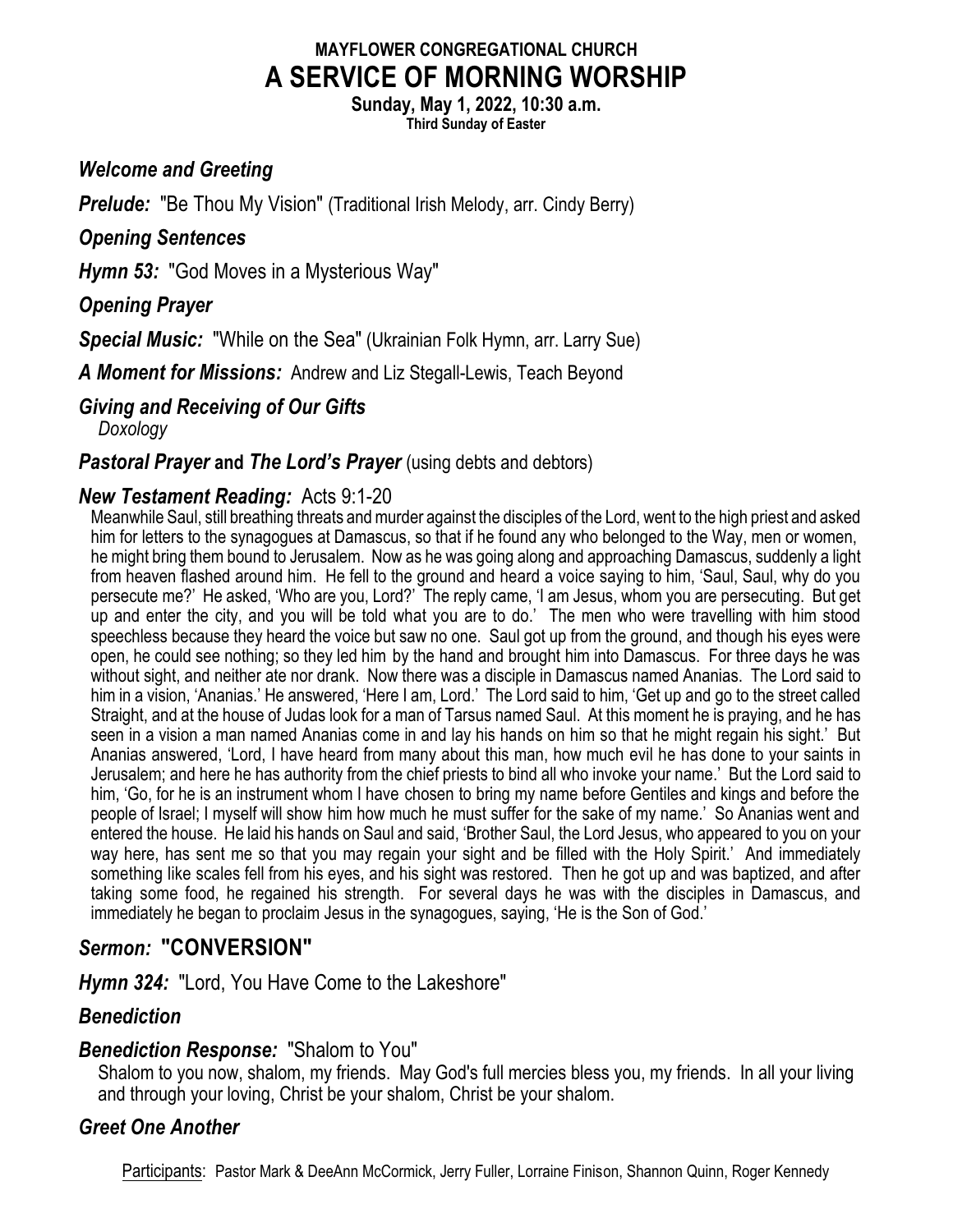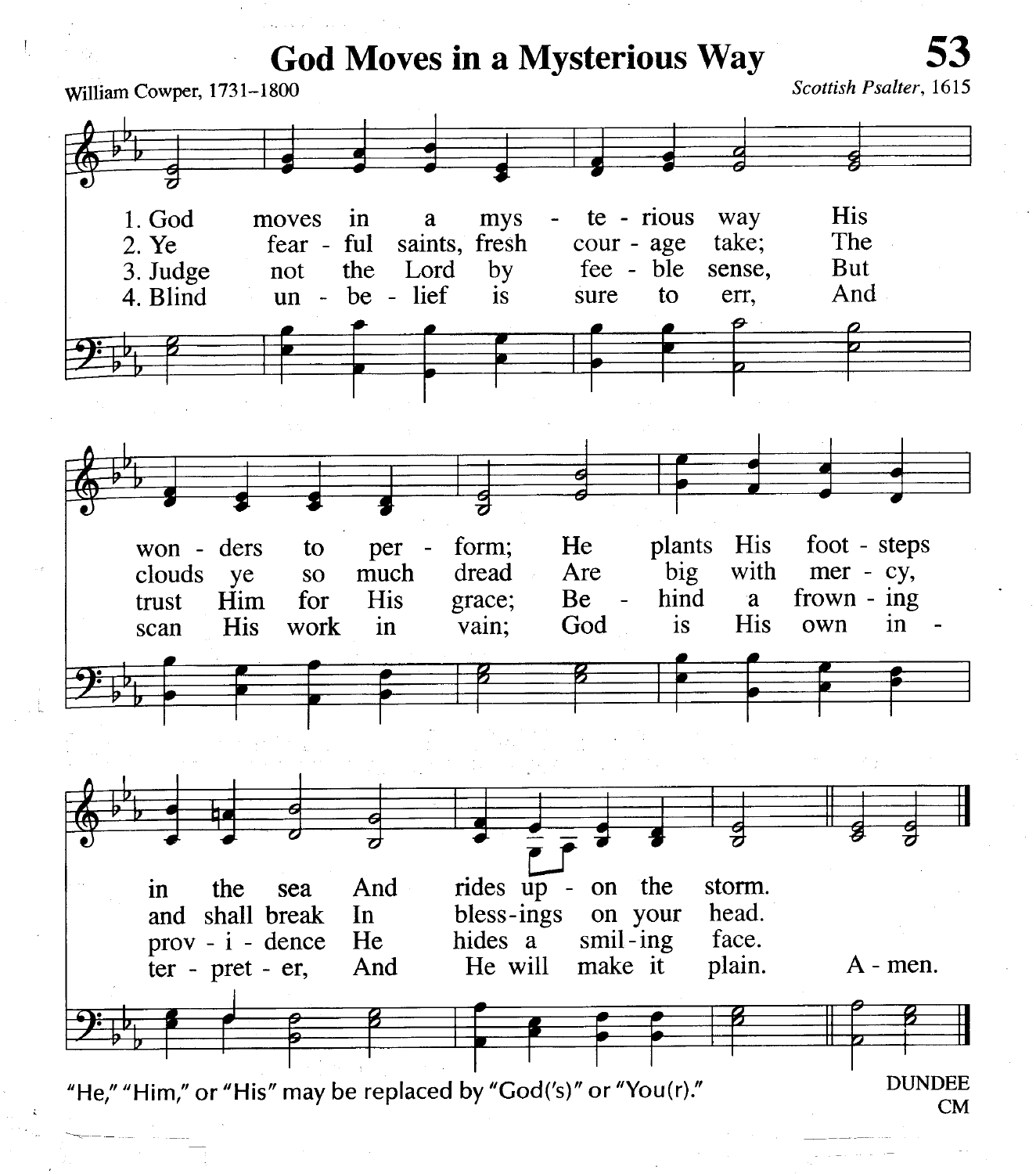#### **GOD'S COVENANT PEOPLE** Lord, You Have Come to the Lakeshore 324 (Pescador de Hombres)

Matthew 4:18-22; Mark 1:16-20; Luke 5:1-11 Cesáreo Gabaraín, 1936-1991 Trans. by Gertrude C. Suppe, 1911-,

George F. Lockwood, 1946-, and Raquel Gutiérrez-Achon, 1927-

Cesáreo Gabaraín. 1936-1991 Harm. by Skinner Chávez-Melo, 1945-1992

Unison a 1. Lord, You have come to the lake shore 2. You know so well  $my$ pos sions; ses 3. You need my hands, full of car ing who have fished oth - er 4. You, ceans,  $\Omega$  $look - ing$ for wealth-y nor wise nei ther ones; ries no gold and no boat car weap - ons; my through my la bors to give oth-ers rest. er longed for by souls who are wait -  $ing$ ,  $ev$ You on - ly asked  $fol - low hum$ bly. me to 7 You will find there my nets and la bor. and con-stant love that keeps on lov ing. thus You call  $my$  lov - ing friend, as me. Refrain / Estribillo Lord, with Your eyes You have searched me, O  $S_{\ell}$ ñor. me has  $mi - ra - do a$  los ios.  $\overline{o}$ 

Text and tune © 1979. Cesáreo Gabaraín. Published by OCP. Harm. © 1987. Skinner Chávez-Melo Trans. © 1989, The United Methodist Publishing House (Admin. The Copyright Company, Nashville, TN) PESCADOR DE HOMBRES **Irregular with Refrain** 

#### **SALVATION**

**Repentance and Response**